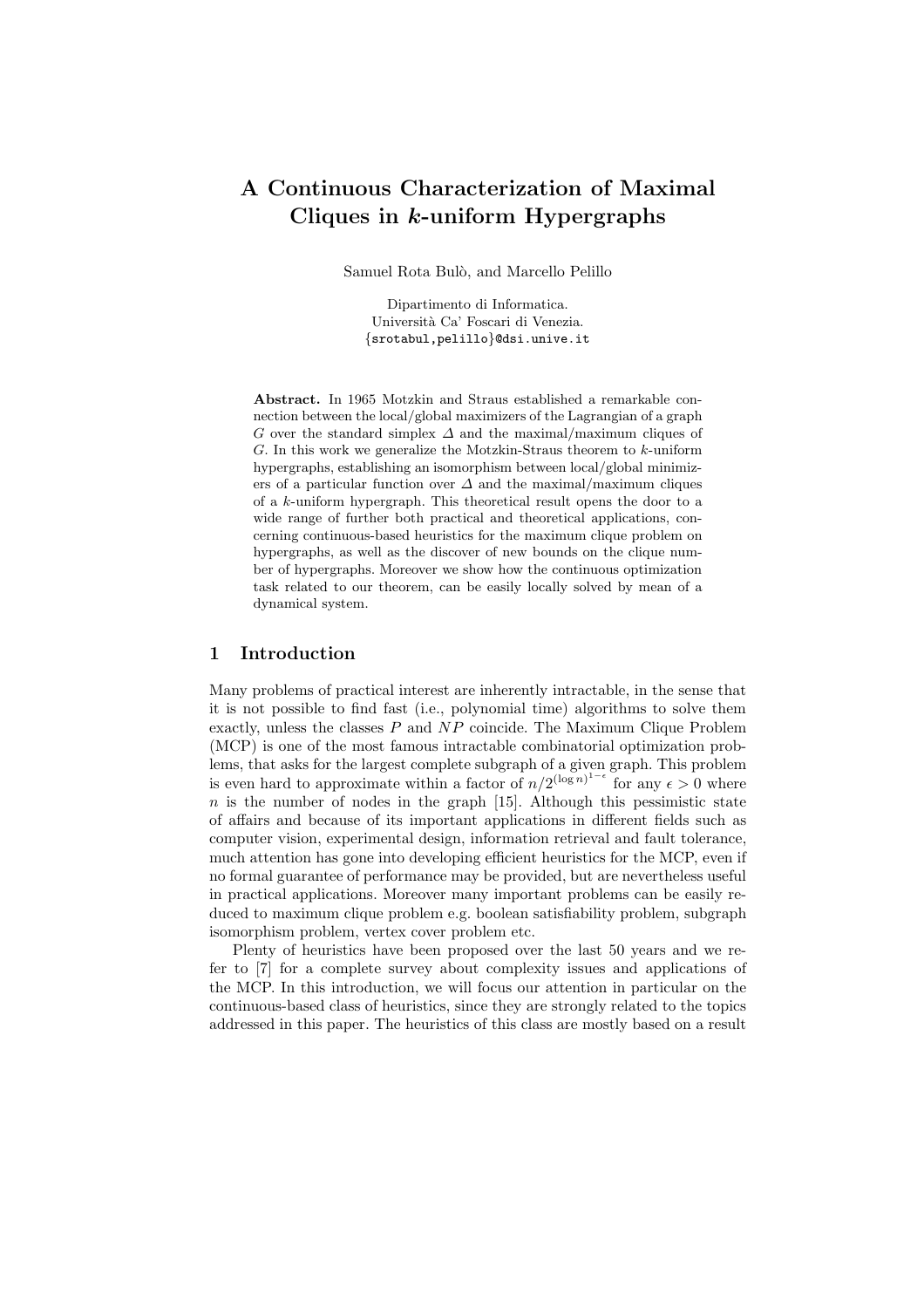of Motzkin and Straus [18] that establishes a remarkable connection between the maximum clique problem and the extrema of the Lagrangian of a graph (1). In Section 2 we will see in deeper details the Motzkin-Straus theorem, but briefly it states, especially in its regularized version, an isomorphism between the set of maximal/maximum cliques of an undirected graph G and the set of local/global maximizers of the Lagrangian of G. This continuous formulation of the MCP suggests a fundamental new way of solving this problem, by allowing a shift from the discrete domain to the continuous one in an elegant manner. As pointed out in [21] continuous formulations of discrete problems are particularly attractive, because they not only allow us to exploit the full arsenal of continuous optimization techniques, thereby leading to the development of new algorithms, but may also reveal unexpected theoretical properties.

From an applicative point of view the Motzkin-Straus result led to the development of several MCP heuristics  $[6, 8, 13, 22, 24]$ , but very interesting are also its theoretical implications. This result in fact was originally achieved by Motzkin and Straus to support an alternative proof of a slightly weaker version of the fundamental Turán theorem  $[27]$ , moreover it was successfully used to achieve several bounds for the clique number of graphs [9, 28, 29]. The Motzkin-Straus theorem was also successfully generalized to vertex- weighted graphs [14] and edge-weighted graphs [23].

Recently the interest of researchers in many fields is focusing on hypergraphs, i.e. generalizations of graphs where edges are subsets of vertices, because of their greater expressiveness in representing higher-order relations. Just as graphs naturally represent many kinds of information in mathematical and computer science problems, hypergraphs also arise naturally in important practical problems [10, 20, 30]. Moreover, many theorems involving graphs, as for example the Ramsey's theorem or the Szemerédi lemma, also hold for hypergraphs, in particular for  $k$ uniform hypergraphs (or more simply  $k$ -graphs), i.e. hypergraphs whose edges have all cardinality  $k$ . Nevertheless, all known intractable problems on graphs can be reformulated on hypergraphs and in particular the maximum clique problem.

Even if clique problems on hypergraphs are gaining increasing popularity in several scientific communities, a bridge from these discrete structures to the continuous domain is still missing. With our work we will fill up this gap, in the same way as the Motzkin-Straus theorem filled it up in the context of graphs. Hence the contribution of this paper is purely theoretical and basically consists in a generalization of the Motzkin-Straus theorem to k-uniform hypergraphs. However, as happened for the Motzkin-Straus theorem, our hope is to open the door to a wide range of further both practical and theoretical applications. First of all, we furnish a continuous characterization of maximal cliques in  $k$ -graphs, allowing the development of continuous-based heuristics for the maximum clique problem over hypergraphs based on it. Thereby, in Section 5 we provide a discrete dynamical system to elegantly find maximal cliques in k-graphs, that turns out to include the heuristic for MCP developed by Pelillo [24] on graphs as a special case (in fact graphs are 2-uniform hypergraphs). Moreover our theorem can be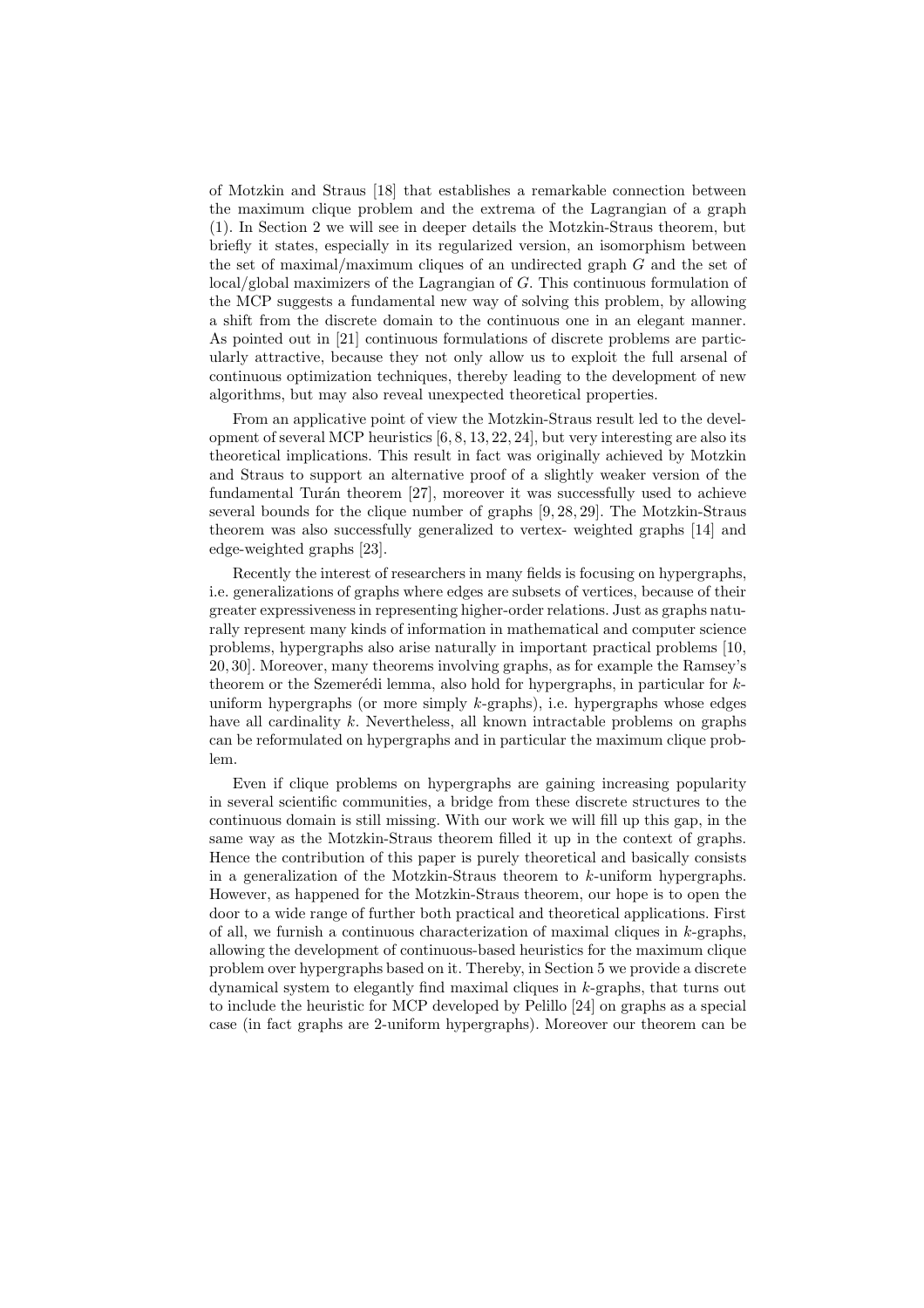used to achieve new bounds for the clique number on  $k$ -graphs, a very popular problem in the extremal graph theory field, however we leave this topic as a future development of this work.

# 2 The Motzkin-Straus theorem

Let  $G = (V, E)$  be an (undirected) graph, where  $V = \{1, \ldots, n\}$  is the vertex set and  $E \subseteq {V \choose 2}$  is the edge set, with  ${V \choose k}$  denoting the set of all k-element subsets of V. A clique of  $G$  is a subset of mutually adjacent vertices in  $V$ . A clique is called maximal if it is not contained in any other clique. A clique is called maximum if it has maximum cardinality. The maximum size of a clique in G is called the *clique number* of G and is denoted by  $\omega(G)$ .

Consider the following function  $L_G$  :  $\Delta \mapsto \mathbb{R}$ , sometimes called the Lagrangian of graph G

$$
L_G(\boldsymbol{x}) = \sum_{\{i,j\} \in E} x_i x_j \tag{1}
$$

where

$$
\Delta = \left\{ \boldsymbol{x} \in \mathbb{R}^n : \boldsymbol{x} \geq 0, \ \sum_{i=1}^n x_i = 1 \right\}
$$

is the standard simplex.

In 1965, Motzkin and Straus [18] established a remarkable connection between the maxima of the Lagrangian of a graph and its clique number.

**Theorem 1 (Motzkin-Straus).** Let G be a graph with clique number  $\omega(G)$ , and  $x^*$  a maximizer of  $L_G$  then

$$
L_G(\boldsymbol{x}^*) = \frac{1}{2} \left[ 1 - \frac{1}{\omega(G)} \right]
$$

Additionally Motzkin and Straus proved that a subset of vertices  $S$  is a maximum clique of G if and only if its *characteristic vector*  $x^S$  is a global maximizer of  $L_G$ .<sup>1</sup> The characteristic vector of a set S is the vector in  $\Delta$  defined as:

$$
\boldsymbol{x}_i^S = \frac{\boldsymbol{1}_{i \in S}}{|S|}
$$

where  $|S|$  indicates the cardinality of the set S and  $1_P$  is an indicator function giving 1 if property P is satisfied and 0 otherwise. With  $\sigma(x)$  we will denote the support of a vector  $x \in \Delta$ , i.e. the set of positive components in x. For example, the support of the characteristic vector of a set  $S$  is  $S$ .

<sup>&</sup>lt;sup>1</sup> Actually, Motzkin and Straus provided just the "only if" part of this theorem, even if the converse direction is a direct consequence of their results [25].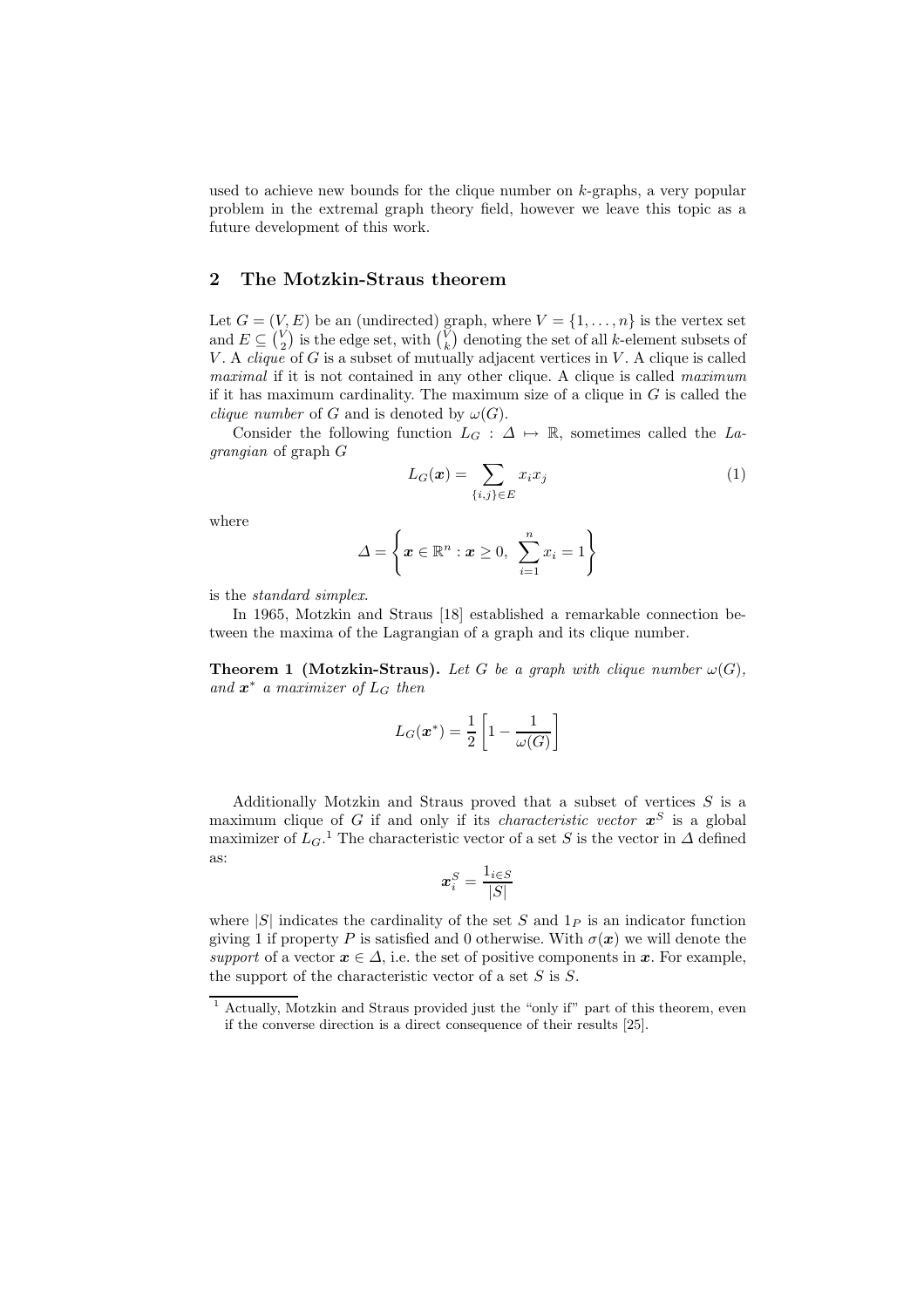Gibbons, Hearn, Pardalos and Ramana [14], and Pelillo and Jagota [25], extended the theorem of Motzkin and Straus, providing a characterization of maximal cliques in terms of local maximizers of  $L_G$ , however not all local maximizers were in the form of a characteristic vector. Finally Bomze et al. [6] introduced a regularizing term in the graph Lagrangian obtaining  $L_G^{\tau} : \Delta \mapsto \mathbb{R}$  defined as

$$
L_G^\tau(\boldsymbol{x}) = L_G(\boldsymbol{x}) + \tau \sum_{i \in V} x_i^2
$$

and proved that all local maximizers of  $L_G^{\tau}$  are strict and in one-to-one relation with the characteristic vector of the maximal cliques of  $G$ , provided that  $0 <$  $\tau < \frac{1}{2}$ .

**Theorem 2 (Bomze).** Let G be a graph and  $0 < \tau < \frac{1}{2}$ . A vector  $x \in \Delta$  is a local (global) maximizer of  $L_G^{\tau}$  over  $\Delta$  if and only if it is the characteristic vector of a maximal (maximum) clique of  $G$ .

The Motzkin-Straus theorem was successfully extended also to vertex-weighted graphs by Gibbons et al. [14] and edge-weighted graphs by Pavan and Pelillo [23].

In this paper we provide a further generalization of the Motzkin-Straus as well as the Bomze theorems to k-uniform hypergraphs, but firstly, we will introduce hypergraphs and review another generalization of the Motzkin-Straus theorem due to Sós and Straus [26].

# 3 k-uniform hypergraphs

A k-uniform hypergraph, or simply a k-graph, is a pair  $G = (V, E)$ , where  $V =$  $\{1, \ldots, n\}$  is a finite set of *vertices* and  $E \subseteq {V \choose k}$  is a set of *k*-subsets of *V*, each of which is called a hyperedge. 2-graphs are also called graphs. The complement of a k-graph G is given by  $\bar{G} = (V, \bar{E})$  where  $\bar{E} = {V \choose k} \setminus E$ . A subset of vertices  $C \subseteq V$  is called a *clique* if  $\binom{C}{k} \subseteq E$ . A clique is said to be *maximal* if it is not contained in any other clique, while it is called maximum if it has maximum cardinality. The *clique number* of a k-graph G, denoted by  $\omega(G)$ , is defined as the cardinality of a maximum clique.

Given a k-graph G with n vertices, the Lagrangian of G is the following homogeneous multilinear polynomial in  $n$  variables:

$$
L_G(\boldsymbol{x}) = \sum_{e \in E} \prod_{i \in e} x_i \ . \tag{2}
$$

In this paper, we are interested in studying a generalization of the Motzkin-Straus Theorem to hypergraphs. As it turns out,  $L_G$  cannot be directly used to extend the Motkzin-Straus theorem to  $k$ -graphs. Frankl and Rödl in 1984 [12] proved that by taking a maximizer  $x^*$  of  $L_G$  with support as small as possible, the subhypergraph induced by  $S$  is a 2-cover, i.e. a hypergraph such that every pair of vertices is contained in some hyperedge. Since 2-covers in graphs are basically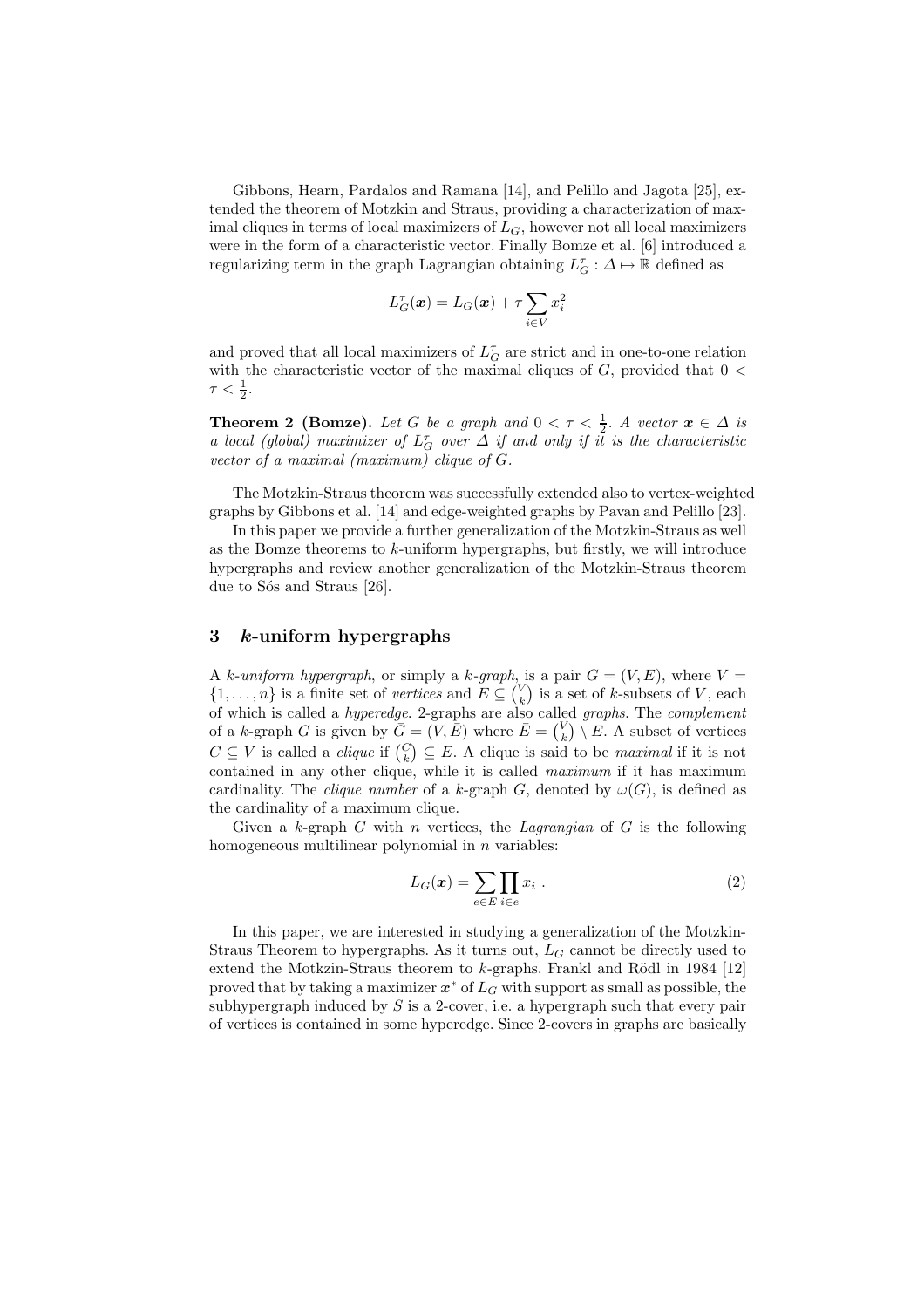cliques, we could expect a possible generalization of the Motkzin-Straus theorem where the clique number is replaced by the size  $l$  of the maximum 2-cover in the hypergraph. However  $x^*$  is not necessarily in the form of a characteristic vector, and it is not in general possible to express l as a function of  $L_G(\boldsymbol{x}^*)$ . Nevertheless, this result was used by Mubay [19] to achieve a bound for  $L_G(\boldsymbol{x}^*)$  in terms of l on  $k$ -graphs, obtaining

$$
L_G(\boldsymbol{x}^*) \leq {l \choose k} l^{-k}
$$

and he used it to provide an hypergraph extension of the Turán's theorem.

A further attempt to generalize the Motzkin-Straus theorem to hypergraphs is due to S<sup>os</sup> and Straus [26]. They attach a nonnegative weight  $x(H_l)$  to every complete *l*-subgraph  $H_l$  of a graph  $G$ , normalized by the condition

$$
\sum_{H_l \subseteq G} x(H_l)^l = 1
$$

and to every complete  $(l + 1)$ -subgraph  $H_{l+1}$  of G they attach the weight

$$
x(H_{l+1}) = \prod_{H_l \subset H_{l+1}} x(H_l)
$$

and they define

$$
f_G(x) = \sum_{H_{l+1} \subseteq G} x(H_{l+1}).
$$

Then they get the following.

**Theorem 3.**  $\max_x f_G(x) = \binom{k}{l+1} / \binom{k}{l}^{(l+1)/l}$ , where k is the order of a maximum clique K of G. This maximum is attained by attaching weights  ${k \choose l}^{-1/l}$  to the lsubgraphs of  $K$  and weight  $0$  to all other complete l-subgraphs.

Note that, the case  $l = 1$  is exactly the Motzkin-Straus theorem.

Even if this result does not explicitly apply to hypergraphs, actually this theorem could be extended to k-graphs by attaching weights to subsets of hyperedges. However in order this theorem to work, the k-graph should satisfy a strong property that it to be a complete-subgraph graph of an ordinary graph (also said to be conformal [4]). This restricts the applicability of this theorem to a class of hypergraphs isomorphic to a subclass of 2-graphs having cliques of cardinality  $\geq k$ . We will see in the subsequent sections that our generalization applies to all k-uniform hypergraphs.

#### 4 Characterization of maximal cliques on k-graphs

Given a k-graph G, consider the following non-linear program.

minimize 
$$
h_{\bar{G}}(x) = L_{\bar{G}}(x) + \tau \sum_{i=1}^{n} x_i^k
$$
,  
subject to  $x \in \Delta$  (3)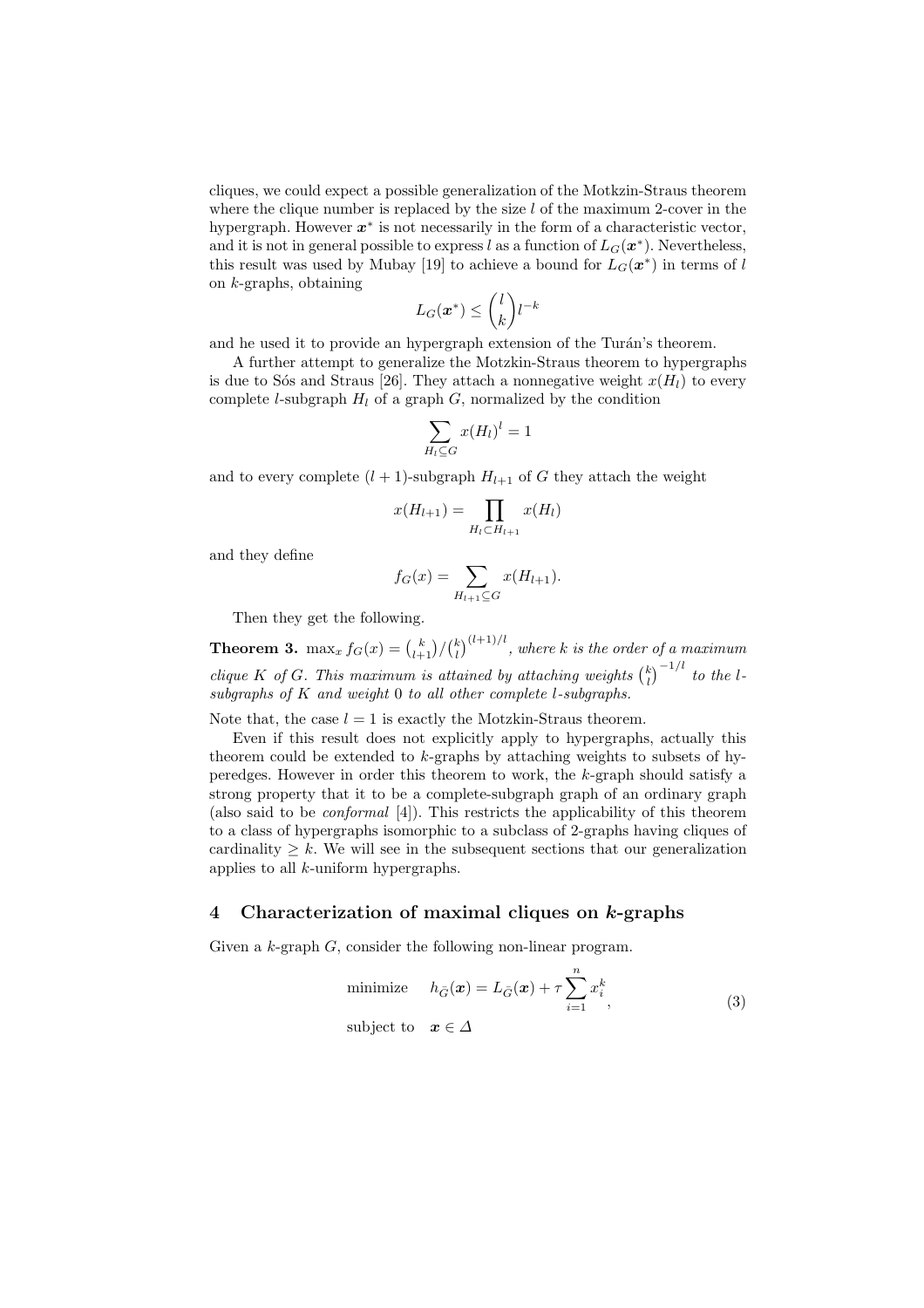where  $\tau \in \mathbb{R}$  and  $L_{\bar{G}}$  is the Lagrangian of the complement of G. In order to simplify the notation we write h instead of  $h_{\bar{G}}$  where the context is non ambiguous.

A local solution of problem (3) is a vector  $x \in \Delta$  for which there exists a local neighborhood  $N_x$  such that  $h(y) \geq h(x)$  for all  $y \in N_x$ , while a global solution is a vector  $x \in \Delta$  such that  $h(y) \geq h(x)$ , for every  $y \in \Delta$ . We say that x is a *strict* global/local solution if the inequalities are strict where  $y \neq x$ .

A necessary point for a vector  $x$  to be a local solution of our program is to satisfy the Karush-Kuhn-Tucker (KKT) conditions [16] for (3), i.e. there should exists  $\lambda \in \mathbb{R}$  such that for all  $j \in V$ ,

$$
h_j(\boldsymbol{x}) \begin{cases} = \lambda & \text{if } j \in \sigma(\boldsymbol{x}) \\ \geq \lambda & \text{if } j \notin \sigma(\boldsymbol{x}) \end{cases} . \tag{4}
$$

Here,  $h_j(\boldsymbol{x})$  denotes the partial derivative of h with respect to  $x_j$ , i.e.

$$
h_j(\boldsymbol{x}) = \sum_{e \in E} 1_{j \in e} \prod_{i \in e \setminus \{j\}} x_i + \tau k x_j^{k-1},
$$

and similarity  $h_{i\ell}(x)$  will denote the partial derivative with respect to  $x_i$  and  $x_{\ell}$ , i.e.

$$
h_{j\ell}(\boldsymbol{x}) = 1_{j \neq \ell} \sum_{e \in \overline{E}} 1_{j,\ell \in e} \prod_{i \in e \setminus \{j,\ell\}} x_i + 1_{j=\ell} \tau k(k-1) x_j^{k-2}.
$$

A sufficient condition for  $x$  to be a local solution of program (3) is to be a KKT point and to have the Hessian matrix of h in  $x$  positive definite on the subspace  $M(x)$  defined as

$$
M(\boldsymbol{x}) = \{\boldsymbol{\varepsilon} \in \mathbb{R}^n : \sum_{i=1}^n \varepsilon_i = 0, \, \varepsilon_j = 0 \text{ for all } j \text{ such that } h_j(\boldsymbol{x}) > \lambda\},
$$

where the Hessian matrix of h in  $x$  is defined as

$$
H(\boldsymbol{x}) = \left[h_{j\ell}(\boldsymbol{x})\right]_{j,\ell \in V}
$$

In other words if x is a KKT point and for all  $\varepsilon \in M(x)$ ,  $\varepsilon' H(x) \varepsilon > 0$ , then x is a local solution of (3).

**Lemma 1.** Let G be a k-graph and let  $x$  be a local (global) solution of (3) with  $\tau > 0$ . If  $C = \sigma(x)$  is a clique of G then it is a maximal (maximum) clique and  $x$  is the characteristic vector of  $C$ .

*Proof.* Since  $x$  is a local solution of (3), it satisfies the KKT conditions (4). Therefore for all  $j \in C$  we have that  $\lambda = \tau k x_j^{k-1}$  and it follows that x is the characteristic vector of  $C$ . Moreover if there exists a larger clique  $D$  that contains C, then there exists a vertex  $j \in D \backslash C$  such that  $h_j(x) = 0 \langle \lambda$ . This contradicts conditions (4). Hence,  $C$  is a maximal clique of  $G$ .

Finally,  $h(x) = \tau |\sigma(x)|^{1-k}$  attains its global minimum when x is the characteristic vector of a maximum clique. □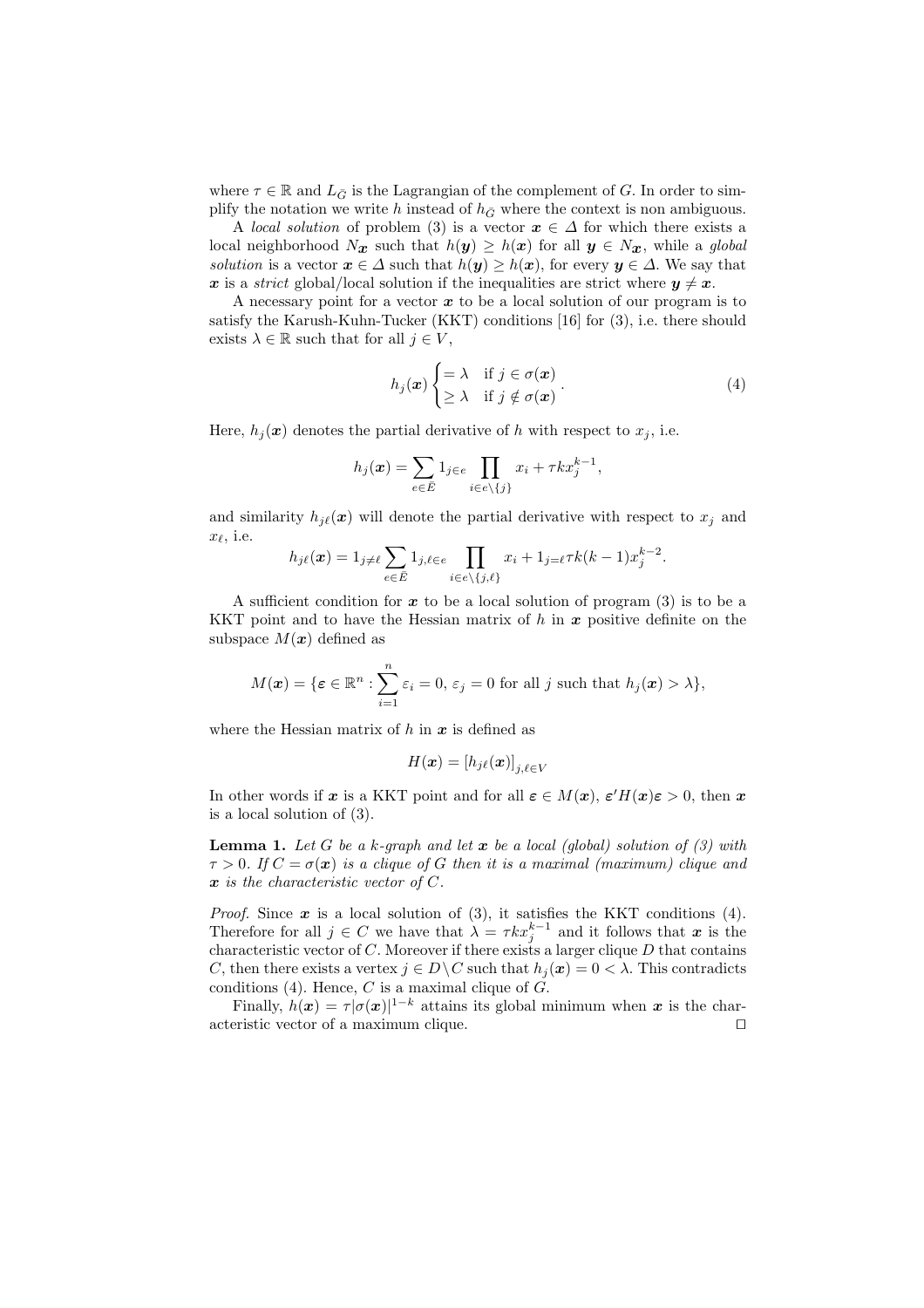**Lemma 2.** Let G be a k-graph and  $x$  a local (global) solution of (3). If one of the following conditions holds

\n- 1. 
$$
0 < \tau < \frac{1}{k(k-1)},
$$
\n- 2.  $\tau = \frac{1}{2}$ ,  $k = 2$  and  $\sigma(x)$  is as small as possible,
\n- 3.  $\tau = \frac{1}{k(k-1)}$  and  $k > 2$ ,
\n

then  $x$  is the characteristic vector of a maximal (maximum) clique of  $G$ .

*Proof.* We claim that the support of  $x$  is a clique of  $G$ . Otherwise suppose that an edge  $\tilde{e} \subseteq \sigma(\boldsymbol{x})$  is missing. Let  $j, \ell \in \tilde{e}$  such that  $x_j \leq x_\ell \leq \min_{i \in \tilde{e} \setminus \{j,\ell\}} x_i$  and take  $y = x + \varepsilon (e^j - e^{\ell}) \in \Delta$ , where  $e^j$  denotes a zero vector except for the j-th element set to 1 and where  $0 < \varepsilon \leq x_{\ell}$ .

We study the sign of  $h(\mathbf{y}) - h(\mathbf{x})$  in a local neighborhood of  $\mathbf{x}$  as  $\varepsilon \to 0$ by means of the Taylor expansion of  $h(x)$  truncated at the second-order term, where the first-order term cancels out since  $x$  satisfies  $(4)$ , as it is a local solution of (3), and thereby  $h_i(\boldsymbol{x}) = h_{\ell}(\boldsymbol{x})$ :

$$
h(\mathbf{y}) - h(\mathbf{x}) =
$$
  
=  $\frac{\varepsilon^2}{2} [h_{jj}(\mathbf{x}) + h_{\ell\ell}(\mathbf{x}) - 2h_{j\ell}(\mathbf{x})] + \cdots =$   
=  $\frac{\varepsilon^2}{2} \left[ \tau k(k-1) \left( x_j^{k-2} + x_\ell^{k-2} \right) - 2 \sum_{e \in \overline{E}} 1_{j,\ell \in e} \prod_{i \in e \setminus \{j,\ell\}} x_i \right] + \cdots$ 

Let  $\mu = 2 \sum_{e \in \bar{E}} 1_{j, \ell \in e} \prod_{i \in e \setminus \{j, \ell\}} x_i - (x_j^{k-2} + x_\ell^{k-2})$ . Clearly  $\mu \ge 0$ . Then we can write

$$
h(\mathbf{y}) - h(\mathbf{x}) =
$$
  
=  $\frac{\varepsilon^2}{2} \left[ \tau k(k-1)(x_j^{k-2} + x_\ell^{k-2}) - \mu - (x_j^{k-2} + x_\ell^{k-2}) \right] + \cdots =$  (5)  
=  $\frac{\varepsilon^2}{2} \left\{ (x_j^{k-2} + x_\ell^{k-2}) \left[ \tau k(k-1) - 1 \right] - \mu \right\} + \cdots$ 

Note from (5) that the second-order term is nonpositive and becomes zero only if  $\tau = \frac{1}{k(k-1)}$  and  $\mu = 0$ . We proceed now by distinguishing 3 cases, each of which yields a contradiction, thereby proving that  $\sigma(x)$  is a clique of G. This in conjunction with Lemma 1 concludes the proof.

**Case 1:**  $0 < \tau < \frac{1}{k(k-1)}$  or  $\mu > 0$ .

In this case,  $h(\mathbf{y}) - h(\mathbf{x})$  is strictly negative for sufficiently small values of  $\varepsilon$ , contradicting the local minimality of  $x$ .

Case 2:  $\tau = \frac{1}{k(k-1)}, k = 2 \text{ and } \mu = 0.$ 

Here, from the hypothesis, we have that  $\sigma(x)$  is as small as possible. For  $k = 2$  we have trivially that  $h(\mathbf{y}) - h(\mathbf{x}) = 0$ , contradicting the minimality of the support size of  $x$ .

Case 3:  $\tau = \frac{1}{k(k-1)}, k > 2$  and  $\mu = 0$ .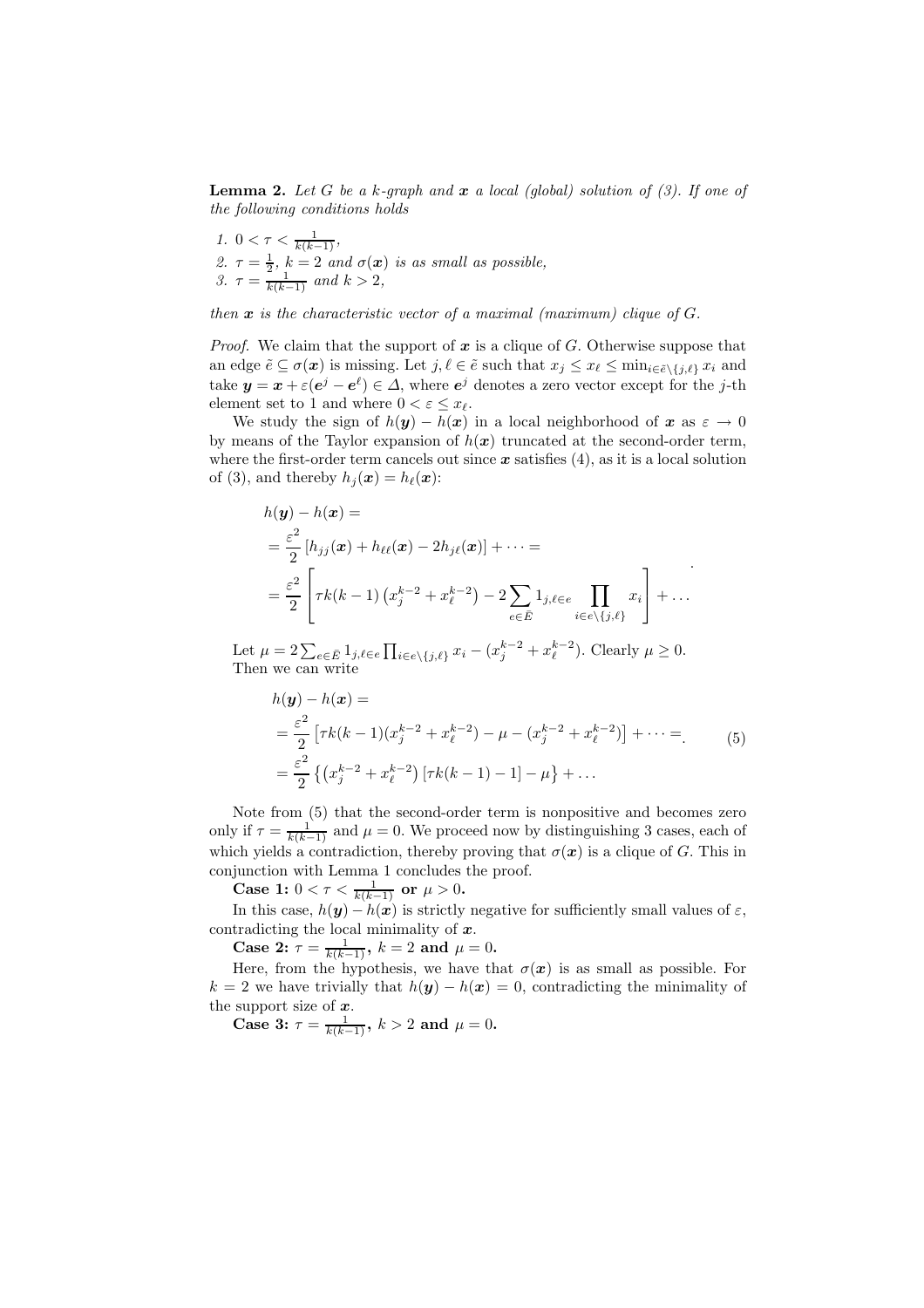Note that if  $\mu = 0$ , then  $\tilde{e}$  is the only edge in  $\bar{E}$  with vertices in  $\sigma(x)$  that contains both j and  $\ell$ . Moreover  $x_i$  is constant for all  $i \in \tilde{e}$ . It follows that we could arbitrarily have chosen  $j, \ell$  in  $\tilde{e}$  for the construction of  $y$ . Hence, for every pair of vertices in  $\tilde{e}$  there exists only one edge in  $\bar{E}$  with vertices in  $\sigma(x)$ containing them, namely  $\tilde{e}$ .

Let  $m \in \arg \min_{i \in \tilde{e} \setminus \{j,\ell\}} x_i$  and take  $\boldsymbol{z} = \boldsymbol{x} + \varepsilon \left[ (\boldsymbol{e}^j + \boldsymbol{e}^\ell)/2 - \boldsymbol{e}^m \right] \in \Delta$  where  $0 < \varepsilon \leq x_m$ . We study the sign of  $h(z) - h(x)$  in a local neighborhood of x as  $\varepsilon \to 0$  by means of the Taylor expansion of  $h(x)$  truncated at the thirdorder term. Here again, the first-order term cancels out since  $x$  satisfies (4) and therefore we yield

$$
h(\mathbf{z}) - h(\mathbf{x}) =
$$
  
=  $\frac{\varepsilon^2}{2} \left[ \frac{h_{jj}(\mathbf{x}) + h_{\ell\ell}(\mathbf{x})}{4} + h_{mm}(\mathbf{x}) - h_{jm}(\mathbf{x}) - h_{\ell m}(\mathbf{x}) + \frac{h_{j\ell}(\mathbf{x})}{2} \right] +$   
+  $\frac{\varepsilon^3}{6} \left[ \frac{h_{jjj}(\mathbf{x}) + h_{\ell\ell\ell}(\mathbf{x})}{8} - h_{mmm}(\mathbf{x}) - \frac{3}{2} h_{j\ell m}(\mathbf{x}) \right] + ...$  (6)

where  $h_{uvw}$  denotes the partial derivative of h with respect to  $x_u, x_v$  and  $x_w$ , i.e.

$$
h_{uvw}(\boldsymbol{x}) = 1_{u \neq v} 1_{u \neq w} 1_{v \neq w} \sum_{e \in \bar{E}} 1_{u,v,w \in e} \prod_{i \in e \setminus \{u,v,w\}} x_i + 1_{u=v=w} (k-2) x_u^{k-3}.
$$

By the observation made at the beginning of this case and by setting  $\xi = x_j$ , it follows that  $\forall u, v \in \tilde{e}.h_{uv}(x) = \xi^{k-2}$ , and  $\forall u \in \tilde{e}.h_{uuu}(x) = (k-2)\xi^{k-3}$ and finally  $h_{j\ell m}(x) = \xi^{k-3}$ . Hence, the sign of  $h(z) - h(x)$  for sufficiently small values of  $\varepsilon$  is given by the sign of  $-\frac{\varepsilon^3}{8}$  $\frac{\varepsilon^3}{8}k\xi^{k-3}$  which is clearly negative and this contradicts the local minimality of  $x$ . □

An interesting observation deriving in a straightforward manner from Lemma 2 is that all minimizers of  $(3)$  are strict provided that conditions  $(1)$  and  $(3)$  hold. The only case where "spurious" solutions could arise is when considering  $k = 2$ and  $\tau = \frac{1}{2}$  that is equivalent to maximize the Lagrangian of graphs over  $\Delta$ .

The following theorem provides a generalization of the Motzkin-Straus Theorem  $(1)$  to k-graphs.

**Theorem 4.** Let G be a k-graph with clique number  $\omega(G)$ . Then h attains its minimum over  $\Delta$  at  $\tau \omega(G)^{1-k}$  provided that  $0 < \tau \leq \frac{1}{k(k-1)}$ .

*Proof.* Let  $x$  be a global solution of (3) with support as small as possible. Then by Lemma 2 we have that  $x$  is the characteristic vector of a maximum clique of G. It follows that  $h(\boldsymbol{x}) = \tau |\sigma(\boldsymbol{x})|^{1-k} = \tau \omega(G)^{1-k}$ . ⊓⊔

Note that this result is equivalent to the original Motzkin-Straus Theorem (1) for graphs, if we take  $k = 2$  and  $\tau = \frac{1}{2}$ . In fact, in this case we obtain

$$
L_G(\boldsymbol{x}) = \sum_{\{i,j\} \in E} x_i x_j = \frac{1}{2} - \sum_{\{i,j\} \in \bar{E}} x_i x_j - \frac{1}{2} \sum_{i=1}^n x_i^2 = \frac{1}{2} - h(\boldsymbol{x})
$$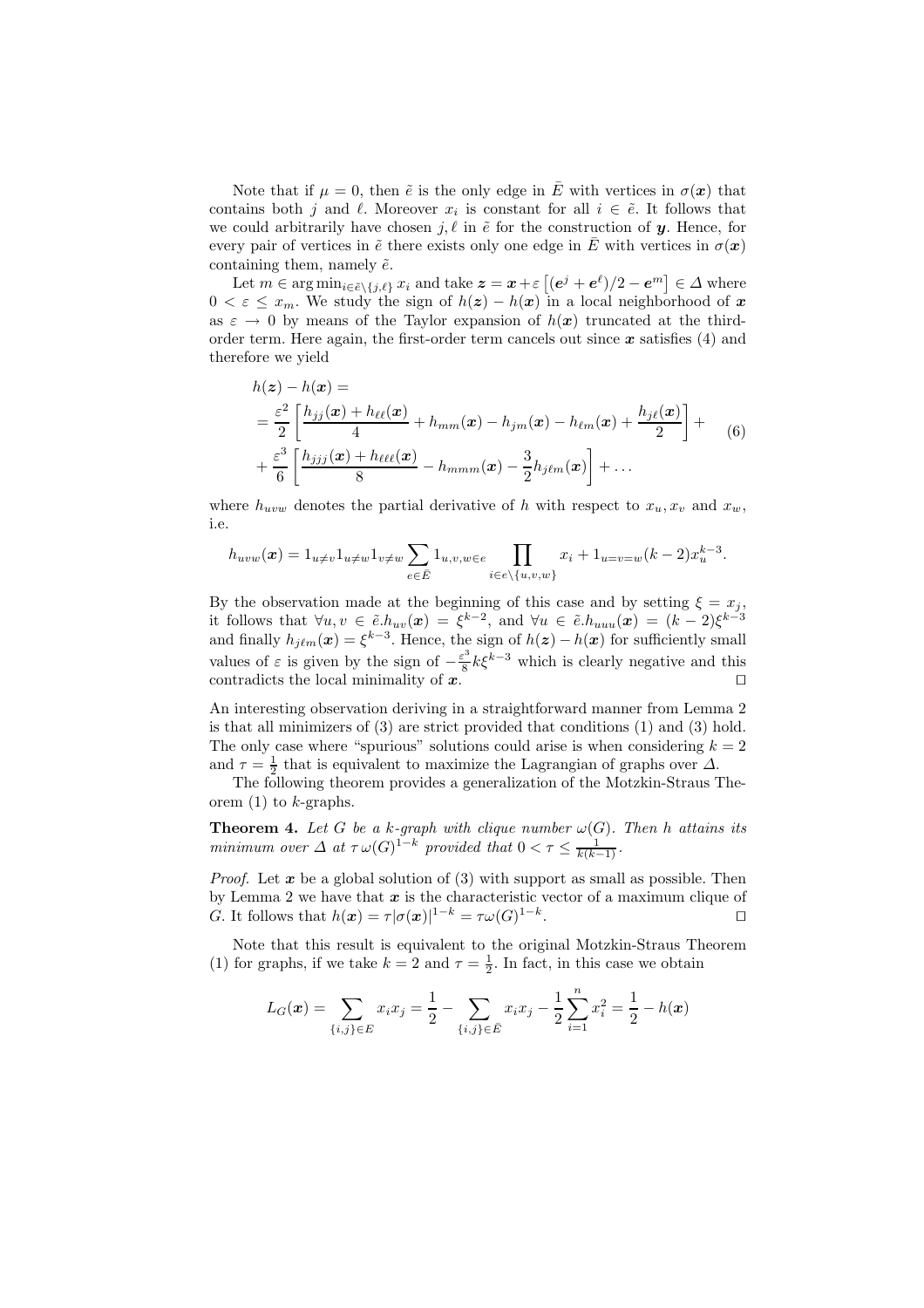and it follows that

$$
\max_{\boldsymbol{x}\in\Delta}L_G(\boldsymbol{x})=\frac{1}{2}-\min_{\boldsymbol{x}\in\Delta}h(\boldsymbol{x})=\frac{1}{2}-\frac{1}{2\omega(G)}=\frac{1}{2}\left[1-\frac{1}{\omega(G)}\right].
$$

The next lemma is instrumental to prove a generalization of the Bomze Theorem  $(2)$  to k-graphs.

**Lemma 3.** Let G be a k-graph and  $x^C$  the characteristic vector of a maximal (maximum) clique C of G. Then  $x^C$  is a strict local (global) solution of (3) provided that  $0 < \tau < \frac{1}{k}$ .

*Proof.* For simplicity let  $x = x^C$ . We will show that x is a strict local solution of (3) by proving that it satisfies the sufficient conditions introduced at the beginning of this section. First we prove that  $x$  satisfies (4) and then we show that  $H(\mathbf{x})$  is positive definite on the subspace  $M(\mathbf{x})$ .

For all  $j \in \sigma(\mathbf{x})$  we have  $h_j(\mathbf{x}) = \tau k |C|^{1-k} = \lambda$ , while for all  $\ell \notin \sigma(\mathbf{x})$  we have  $h_{\ell}(\boldsymbol{x}) \geq |C|^{1-k} > \lambda$ , since  $\sigma(\boldsymbol{x})$  is a maximal clique and therefore at least one edge joining  $\ell$  and  $k-1$  vertices in C is missing. Hence, x is a KKT point.

Moreover all eigenvalues of  $H(\boldsymbol{x})|_{\sigma(\boldsymbol{x})}$ , i.e. the Hessian in  $\boldsymbol{x}$  restricted to the support of  $x$ , are positive. In fact,  $H(x)|_{\sigma(x)}$  is a diagonal matrix with positive diagonal entries

$$
H(\boldsymbol{x})|_{\sigma(\boldsymbol{x})} = \tau k(k-1)|C|^{2-k}I
$$

where I is the identity matrix. This implies that  $H(x)$  is positive definite on the subspace  $M(\boldsymbol{x})$ .

Finally,  $h(\boldsymbol{x}^C) = \tau |C|^{1-k}$  attains its global minimum where C is as large as possible, i.e. a maximum clique. ⊓⊔

**Theorem 5.** Let G be a k-graph and  $0 < \tau \leq \frac{1}{k(k-1)}$  (with strict inequality for  $k = 2$ ). A vector  $x \in \Delta$  is a local (global) solution of (3) if and only if it is the characteristic vector of a maximal (maximum) clique of G.

*Proof.* It follows from Lemmas 2 and 3. □

Note that if we take  $k = 2$  and  $0 < \tau < \frac{1}{2}$  then local (global) minimizers of h correspond to local (global) maximizers of  $L_G^{\frac{1}{2}-\tau}$ . In fact

$$
h(\mathbf{x}) = \sum_{\{i,j\} \in \bar{E}} x_i x_j + \tau \sum_{i=1}^n x_i^2 = \frac{1}{2} - \sum_{\{i,j\} \in E} x_i x_j + \left(\tau - \frac{1}{2}\right) \sum_{i=1}^n x_i^2 =
$$
  
= 
$$
\frac{1}{2} - \left[ \sum_{\{i,j\} \in E} x_i x_j + \left(\frac{1}{2} - \tau\right) \sum_{i=1}^n x_i^2 \right] = \frac{1}{2} - L_G^{\frac{1}{2} - \tau}(\mathbf{x}).
$$

Since  $0 < \frac{1}{2} - \tau < \frac{1}{2}$ , what we obtain is an equivalent formulation of the Bomze Theorem on graphs in terms of a minimization task.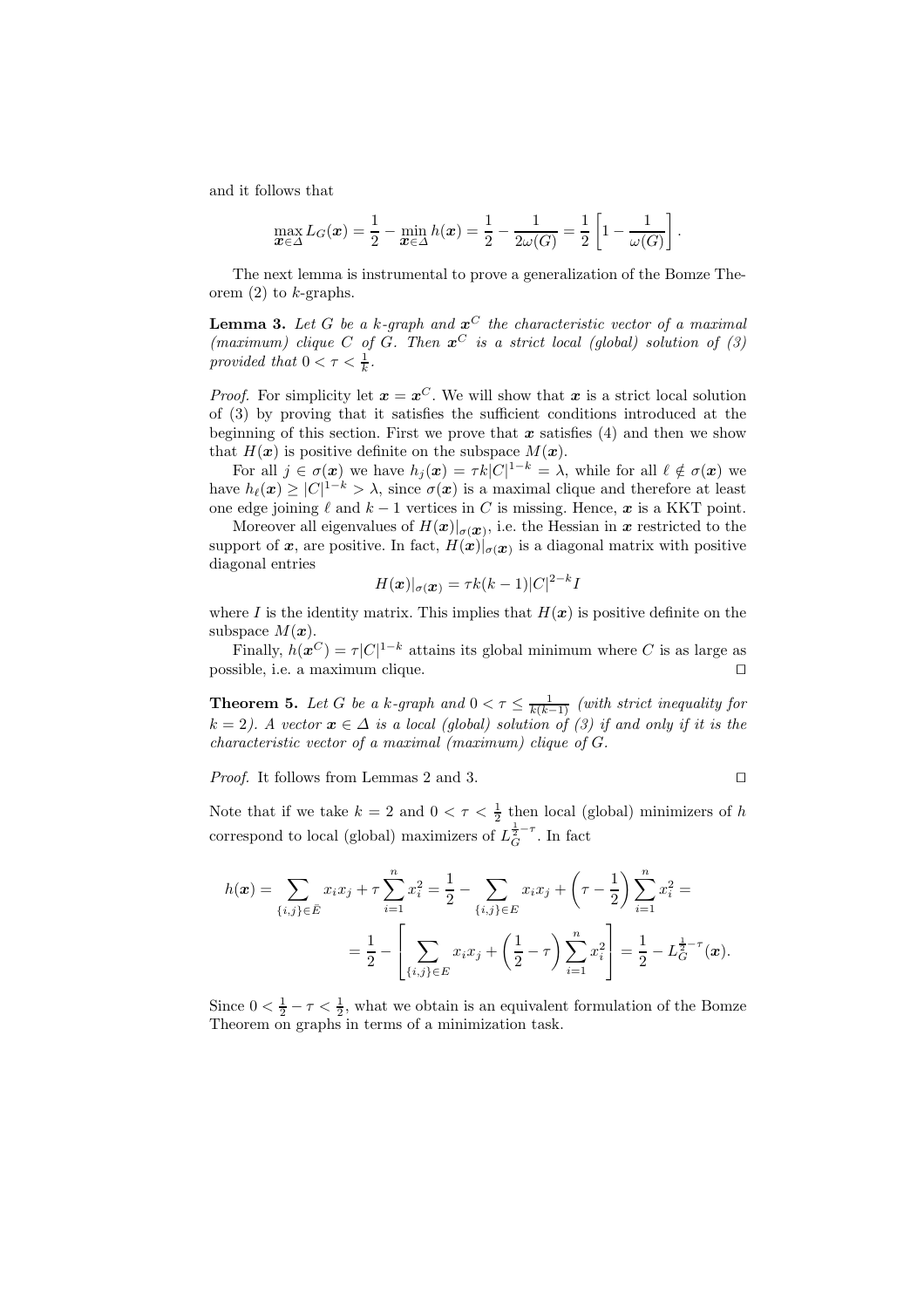#### 5 Finding maximal cliques of k-graphs

Summarizing our results, we propose a generalization of a well-known theorem in the extremal graph theory field to k-graphs that turns out to provide a continuous characterization of a purely discrete problem, i.e. finding maximal cliques in k-graphs. More precisely, we implicitly provide an isomorphism between the set of maximal/maximum cliques of a  $k$ -graph  $G$  and the set of local/global minimizers of a particular function  $h_{\bar{G}}$  over  $\Delta$ , that permits to perform local optimization on  $h_{\overline{G}}$  in order to extract, through the isomorphism, a maximal clique of the k-graph G. In this section we will see that the optimization of  $h_{\overline{G}}$ may be easily carried out thanks to a theorem due to Baum and Eagon [1].

In the late 1960s, Baum and Eagon [1] introduced a class of nonlinear transformations in probability domain and proved a fundamental result which turns out to be very useful for the optimization task at hand. Their result generalizes an earlier one by Blakley [5] who discovered similar properties for certain homogeneous quadratic transformations. The next theorem introduces what is known as the Baum-Eagon inequality.

**Theorem 6 (Baum-Eagon).** Let  $P(x)$  be a homogeneous polynomial in the variables  $x_i$  with nonnegative coefficients, and let  $x \in \Delta$ . Define the mapping  $z = \mathcal{M}(x)$  as follows:

$$
z_i = x_i \frac{\partial P(\boldsymbol{x})}{\partial x_i} / \sum_{j=1}^n x_j \frac{\partial P(\boldsymbol{x})}{\partial x_j}, \qquad i = 1, \dots, n. \tag{7}
$$

Then  $P(\mathcal{M}(x)) > P(x)$ , unless  $\mathcal{M}(x) = x$ . In other words M is a growth transformation for the polynomial P.

This result applies to homogeneous polynomials, however in a subsequent paper, Baum and Sell [3] proved that Theorem 6 still holds in the case of arbitrary polynomials with nonnegative coefficients, and further extended the result by proving that  $M$  increases  $P$  homotopically, which means that

$$
P(\eta \mathcal{M}(\boldsymbol{x}) + (1 - \eta)\boldsymbol{x}) \ge P(\boldsymbol{x}), \qquad 0 \le \eta \le 1
$$

with equality if and only if  $\mathcal{M}(x) = x$ .

The Baum-Eagon inequality provides an effective iterative means for maximizing polynomial functions in probability domains, and in fact it has served as the basis for various statistical estimation techniques developed within the theory of probabilistic functions of Markov chains [2]. As noted in [3], the mapping M defined in Theorem 6 makes use of the first derivative only and yet is able to take finite steps while increasing  $P$ . This contrasts sharply with classical gradient methods, for which an increase in the objective function is guaranteed only when infinitesimal steps are taken, and determining the optimal step size entails computing higher-order derivatives. Additionally, performing gradient ascent in  $\Delta$  requires some projection operator to ensure that the constraints not be violated, and this causes some problems for points lying on the boundary [11, 17]. In (7), instead, a computationally simple vector normalization is required.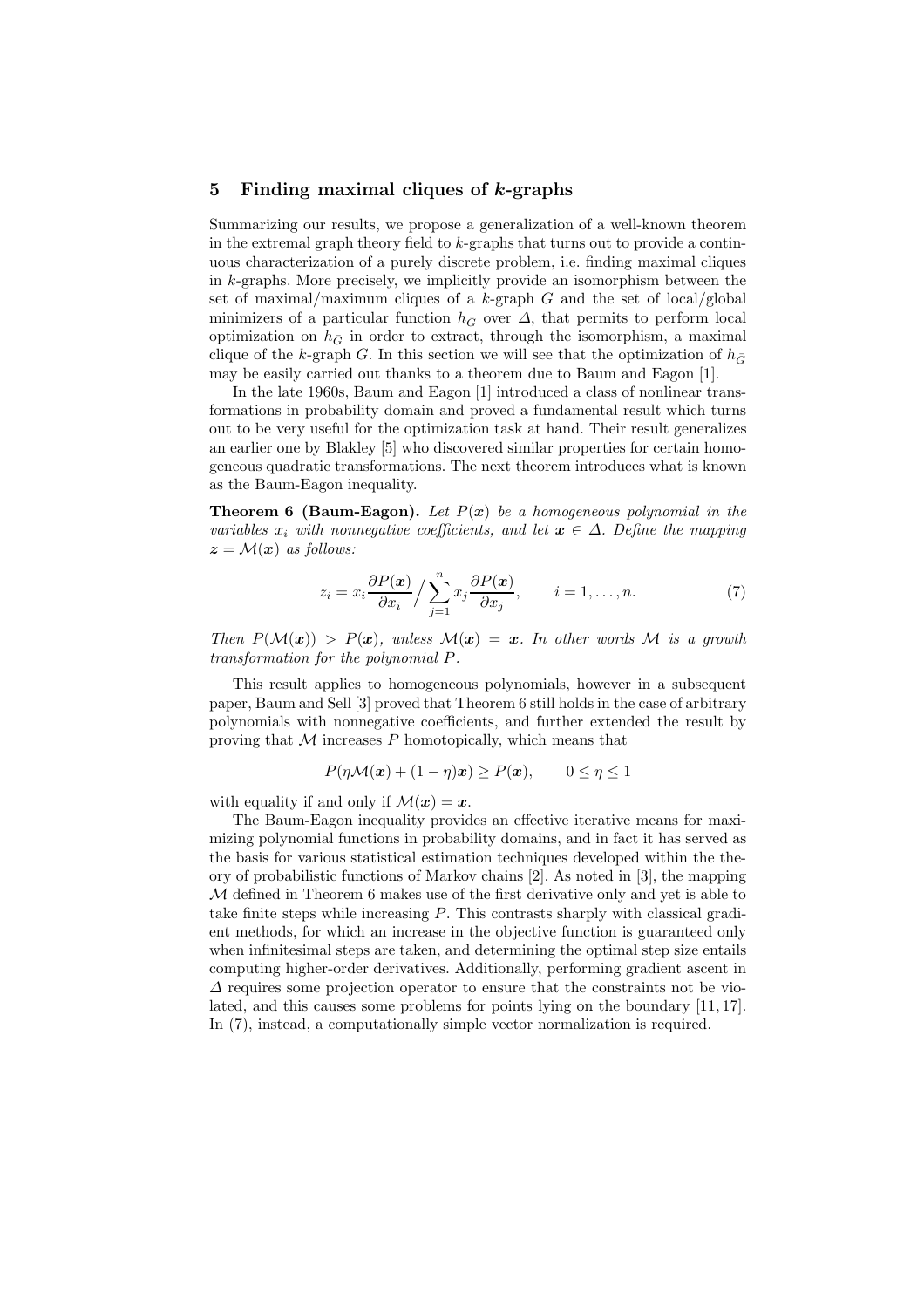It is worth noting that not all stationary points of the mapping  $\mathcal M$  correspond to local maxima of the polynomial P; consider the vertices of  $\Delta$  as an example. However all local maxima are the only stationary states that are stable, or even asymptotically stable if they are strict. Therefore if the dynamics gets trapped in non optimal stationary states, it suffices a small perturbation to get rid of the problem. We will see an example of this fact in Section 6.

Moving a step back to our function  $h_{\bar{G}}$ , it satisfies the hypothesis of Theorem  $6$  since it is a homogeneous polynomial of degree  $k$  with nonnegative coefficients in the variables  $x_i$  with  $x \in \Delta$ . However our targets are not local maxima but local minima. Fortunately, it turns out that we can transform our minimization problem into an equivalent maximization one, by keeping the conditions of Theorem 6 still satisfied.

Note that all coefficients of  $h_{\bar{G}}(x)$  are positive and upper bounded by 1. Furthermore, let  $\xi = \max \left[ \tau, \frac{1}{k!} \right]$  and note that  $\xi$  can be expressed as a complete homogeneous polynomial  $\pi(x)$  of degree k in the variables  $x_i$  as follows

$$
\xi = \xi \left(\sum_{i=1}^n x_i\right)^k = \pi(\boldsymbol{x}), \qquad \forall \boldsymbol{x} \in \Delta.
$$

It is trivial to verify that the polynomial  $\pi(x) - h_{\overline{G}}(x)$  is a homogeneous polynomial of degree k with nonnegative coefficients. Moreover

$$
\arg\min_{\boldsymbol{x}\in\Delta}h_{\bar{G}}(\boldsymbol{x})=\arg\max_{\boldsymbol{x}\in\Delta} \left[\xi-h_{\bar{G}}(\boldsymbol{x})\right]=\arg\max_{\boldsymbol{x}\in\Delta}\left[\pi(\boldsymbol{x})-h_{\bar{G}}(\boldsymbol{x})\right].
$$

Therefore, in order to minimize  $h_{\bar{G}}$  we can apply Theorem 6 considering  $P(x) =$  $\pi(\boldsymbol{x}) - h_{\bar{G}}(\boldsymbol{x})$ , and since

$$
\frac{\partial \pi(\boldsymbol{x})}{\partial x_i} = k\xi \left(\sum_{i=1}^n x_i\right)^{k-1} = k\xi
$$

we end up with the following dynamics for the minimization of  $h_{\bar{G}}$  over  $\Delta$ 

$$
x_i^{(t+1)} = \frac{x_i^{(t)} \left[ k\xi - h_{\bar{G}}^i(\boldsymbol{x}^{(t)}) \right]}{k\xi - \sum_{j=1}^n x_j^{(t)} h_{\bar{G}}^j(\boldsymbol{x}^{(t)})},\tag{8}
$$

that will converge to a local minima of  $h_{\bar{G}}$  starting from any state x in the interior of  $\Delta$ , which corresponds by Theorem 5 to a maximal clique of the k-graph G.

#### 6 A toy example

This section is not intended to provide experimental evidence that the dynamics (8) works, since we have a proof that guarantees it. Indeed, we provide a very simple toy example.

Figure 1 represents a 3-graph  $T$ , and the two sets that seem to be 4-edges are actually complete 3-subgraphs on the respective vertex sets. Hence  $T$  contains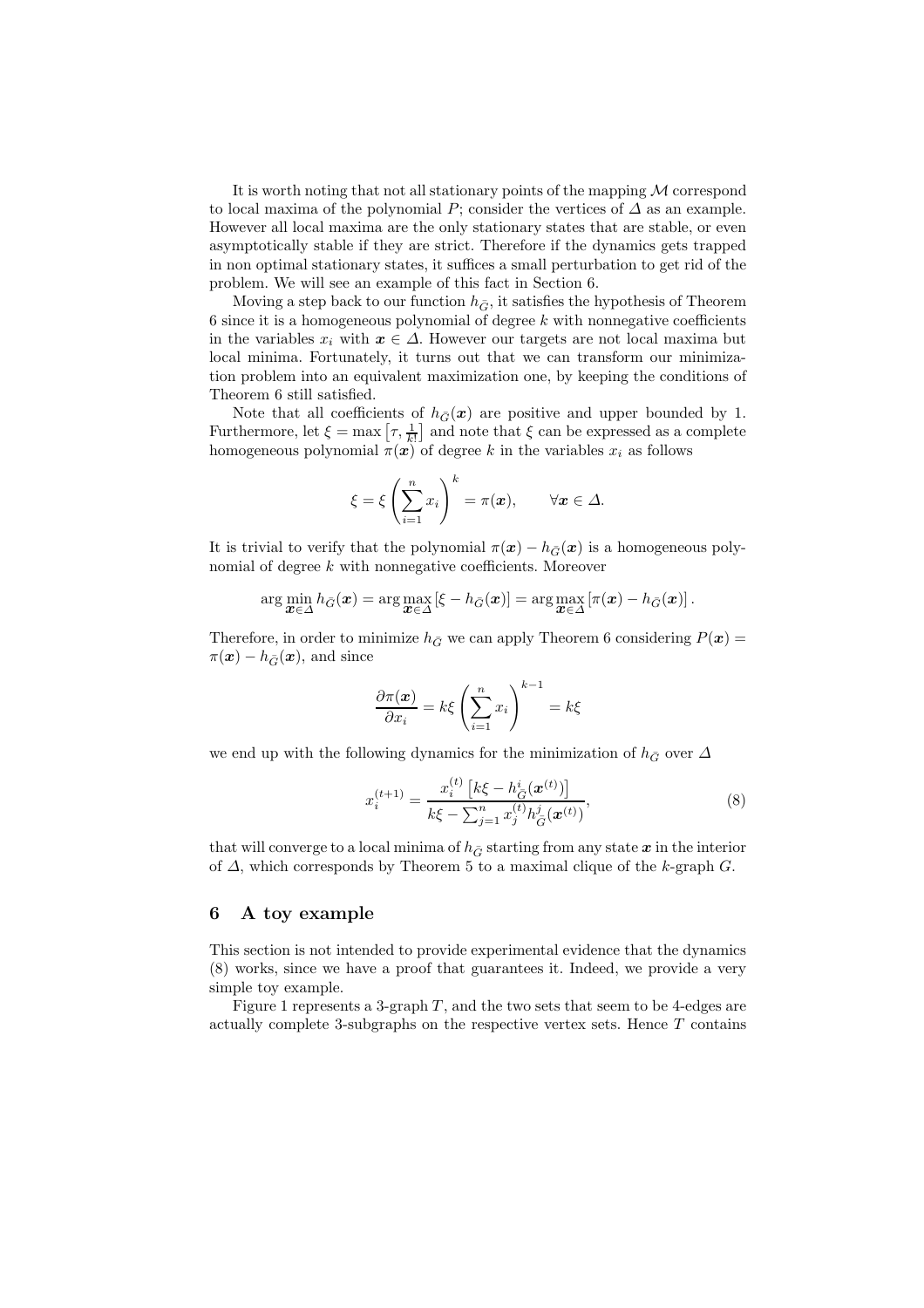all possible 3-edges on the 5 vertices except for  $\{0, 3, 4\}$  and  $\{1, 3, 4\}$ . T is a small example of a non conformal graph, i.e. it is not a complete-subgraphs graph of an ordinary graph. In other words, there exists no ordinary graph that has the same maximal cliques and therefore the generalization of the Motzkin-Straus theorem due to S<sup>os</sup> and Straus [26] does not hold on this 3-graph. The set of maximal cliques of T is  $\{\{0, 1, 2, 3\}, \{0, 1, 2, 4\}, \{2, 3, 4\}\}.$ 



Fig. 1. A non conformal 3-graph T. Note that the sets  $\{0, 1, 2, 3\}$  and  $\{0, 1, 2, 4\}$  should be interpreted as complete 3-subgraphs on the respective vertex set. We draw them as 4-edges only for graphical clarity. In other words T contains all possible 3-edges on the 5 vertices except for  $\{0, 3, 4\}$  and  $\{1, 3, 4\}.$ 

We illustrate the behaviour of the dynamics (8) when applied to our toy example. Our parameters choice in this test is  $\tau = \frac{1}{12}$ , but no matter what is chosen as long as  $0 < \tau < \frac{1}{6}$  as stated in Theorem 5, and therefore in the dynamics we have  $k\xi = \frac{1}{2}$ . The initial state encodes the hypothesis we make about the likelihood of a vertex to be part of a maximal clique, in fact if we set for example the *i*-th component of the initial state vector to zero then the *i*-th vertex will never be considered in a solution. Figure 2 presents three plots of the evolution of the state vector of the dynamics  $(8)$  for the 3-graph  $T$  over time. The initial states are respectively set to the simplex barycenter in the first two plots in order to have full uncertainty, and to  $x^{(0)} = (0.1, 0.1, 0.1, 0.35, 0.35)'$  in the last one in order to provide an initial stronger preference on the vertices 3 and 4.

Analysing our toy graph, we see that vertex 2 belongs to every maximal clique of  $T$ , while vertices 0 and 1 are shared between the two maximal 4-cliques and finally vertices 3 and 4 belong individually to a different maximal 4-clique, but together to the maximal 3-clique. Considering the first 114 iterations of the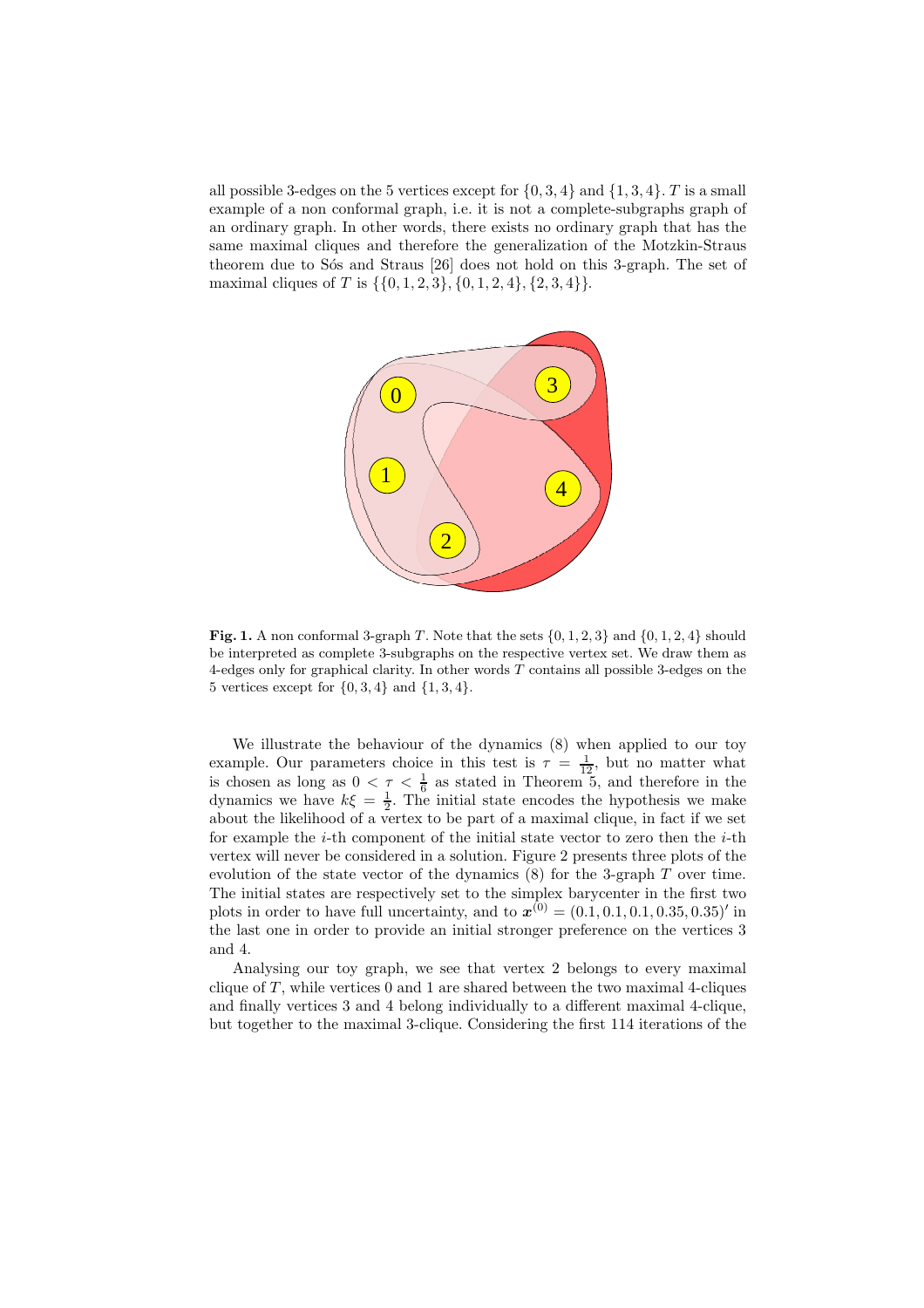first two plots in Figure 2, we see that without advancing preferences of vertices, i.e. we start from the barycenter of the simplex, the dynamics converges to a stationary state, that is not optimal and hence not stable, but very informative. In fact, vertex 2 that certainly belongs to a maximal clique, has the highest likelihood, followed by vertices 0 and 1, that are shared between the two biggest maximal cliques in  $T$  and finally we find vertices 3 and 4. By inducing a small perturbation at that point, we introduce some random preference on vertices that leads the dynamics to a certain solution; in the first case we end up with the maximal 4-clique  $\{0, 1, 2, 3\}$ , while in the second one we end up with the maximal 4-clique  $\{0, 1, 2, 4\}$ . Let us move now our attention on the last plot in Figure 2. In order to extract the smallest maximal clique, that has a smaller basin of attraction we have to put stronger preferences on some vertices; for example we put stronger hypothesis on the vertices 3 and 4, since the only maximal clique they share is the smallest one. As we can see, the dynamics is able to extract also the maximal clique  $\{2, 3, 4\}$ . The solutions we found for this small example are the only stable ones for the dynamics  $(8)$  when applied to T. Hence randomly choosing the initial state we will certainly end up with a maximal clique, but clearly the maximal cliques with a larger basin of attraction are more likely to be extracted.

## 7 Conclusions and future work

In this paper we provide a generalization of a well-known extremal graph theory result, i.e. the Motzkin-Straus theorem, to k-uniform hypergraphs, and through it, we are able to provide a bridge between the purely discrete problem of finding maximal cliques in k-graphs and a minimization task of a continuous function. More precisely we introduce an isomorphism from the set of maximal/maximum cliques of a k-graph G and the set of local/global minima of the function  $h_{\bar{G}}$ . In this way we can focus our attention on minimizing  $h_{\bar{G}}$  in order to find maximal cliques in G. Nevertheless, in the last section we provide also a dynamical system, derived from a result due to Baum and Eagon, to easily solve the optimization problem at hand. This basically furnishes an heuristic for the maximum clique problem on k-graphs.

This result opens a wide range of possible future works. First of all, we may conduct experiments on the effectiveness of our heuristic for the maximum clique problem on k-graphs, however we expect in general performances on hypergraphs comparable with those obtained by Pelillo [24] on simple graphs. Even more interesting could be the theoretical applications carrying on with our work, such as finding new bounds on the clique number of k-uniform hypergraphs, or further generalizing the Motzkin-Straus theorem to vertex-weighted and edge-weighted hypergraphs.

## References

1. L. E. Baum and J. A. Eagon. An inequality with applications to statistical estimation for probabilistic functions of markov processes and to a model for ecology.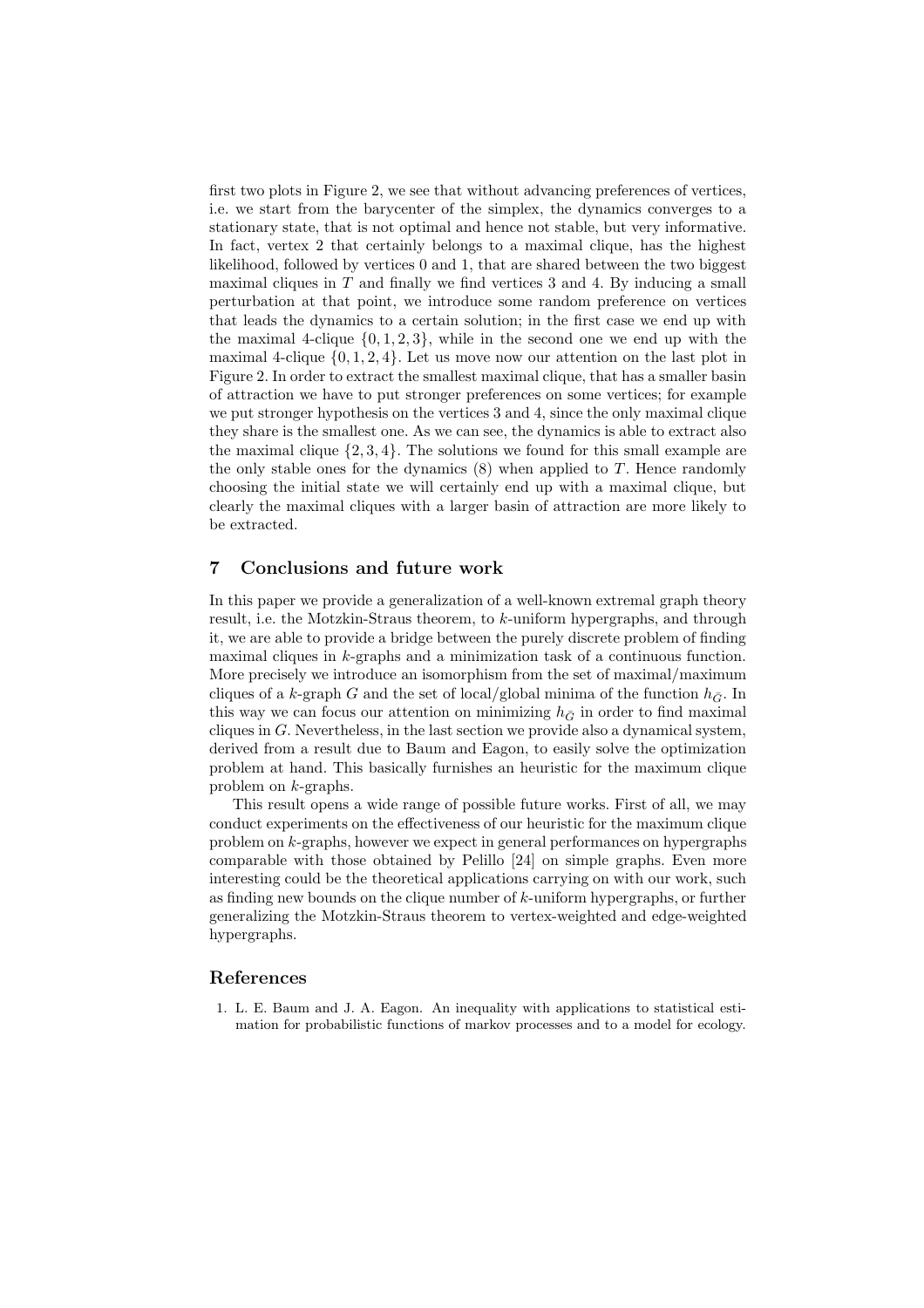





(b) Extraction of the maximal clique  $\{0, 1, 2, 4\}$ 



(c) Extraction of the maximal clique  $\{2, 3, 4\}$ 

Fig. 2. Evolution of the components of the state vector  $x^{(t)}$  for the k-graph in Figure 1, using the dynamics (8)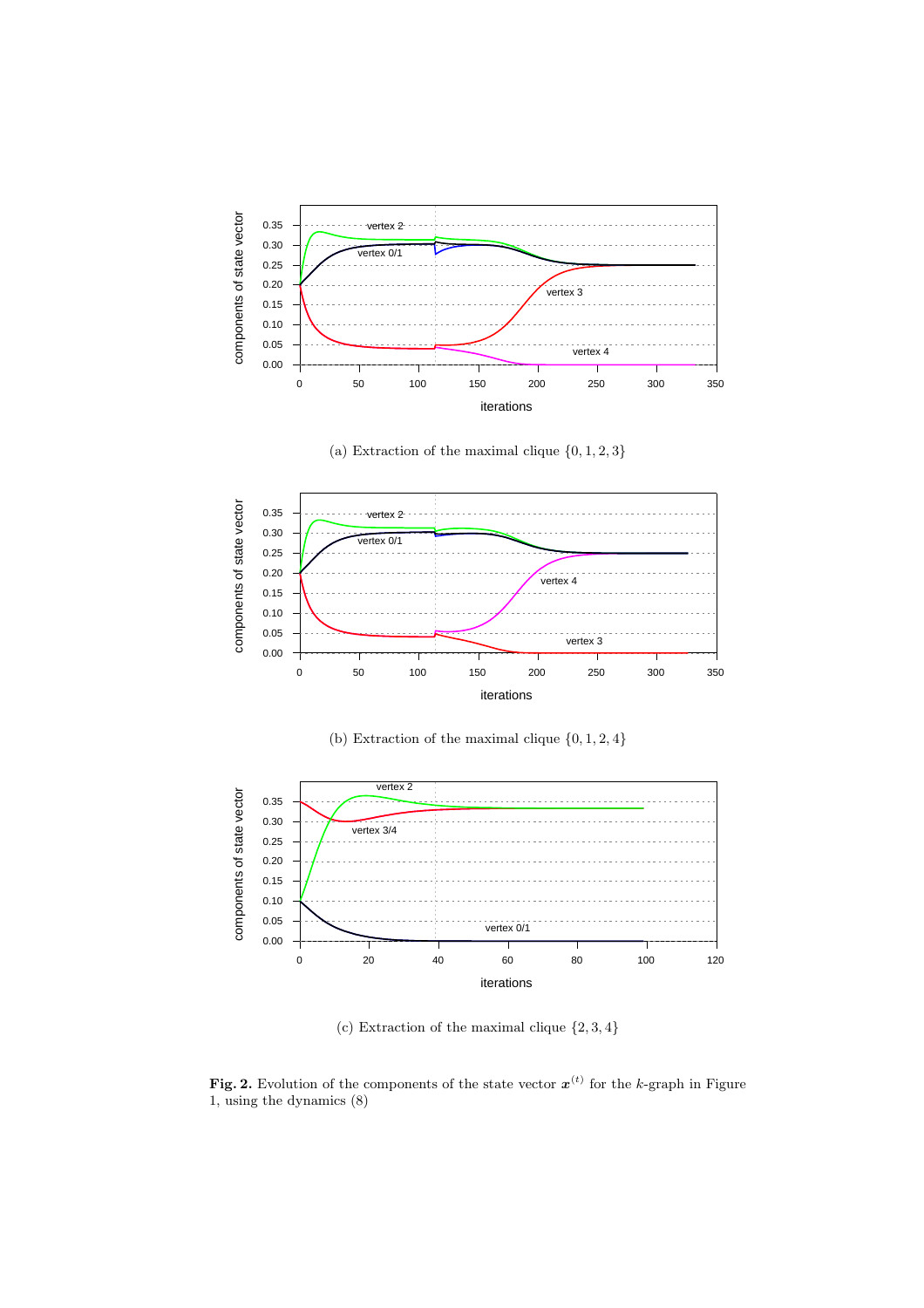Bull. Amer. Math. Soc., 73:360–363, 1967.

- 2. L. E. Baum, T. Petrie, G. Soules, and N. Weiss. A maximization technique occurring in the statistical analysis of probabilistic functions of markov chains. Ann. Math. Statistics, 41:164–171, 1970.
- 3. L. E. Baum and G. R. Sell. Growth transformations for functions on manifolds. Pacific J. Math., 27:221–227, 1968.
- 4. C. Berge. Hypergraphs: combinatorics of finite sets. Elsevier, 1989.
- 5. G. R. Blakley. Homogeneous nonnegative symmetric quadratic transformations. Bull. Amer. Math. Soc., 70:712–715, 1964.
- 6. I. Bomze, M. Pelillo, and R. Giacomini. Evolutionary approach to the maximum clique problem: empirical evidence on a larger scale. In Developments in Global Optimization, pages 95–108. I. Bomze, T. Csendes, R. Horst and P. M. Pardalos, 1997.
- 7. I. M. Bomze, M. Budinich, P. M. Pardalos, and M. Pelillo. The maximum clique problem. In Handbook of Combinatorial Optimization (Supplement Volume A), pages 1–74. 1999.
- 8. I. M. Bomze, M. Budinich, M. Pelillo, and C. Rossi. Annealed replication: a new heuristic for the maximum clique problem. *Discr. Appl. Math.*,  $121(1-3):27-49$ , 2002.
- 9. M. Budinich. Exact bounds on the order of the maximum clique of a graph. Discr. Appl. Math., 127:535–543, 2003.
- 10. H. Bunke, P. J. Dickinson, and M. Kraetzl. Theoretical and algorithmic framework for hypergraph matching. In Int. Conf. on Image Analysis and Processing, volume 3617, pages 463–470, 2005.
- 11. O. D. Faugeras and M. Berthod. Improving consistency and reducing ambiguity in stochastic labeling: an optimization approach. IEEE Trans. Pattern Anal. Machine Intell., 3:412–424, 1981.
- 12. P. Frankl and V. Rödl. Hypergraphs do not jump. J. Combinatorica, 4:149–159, 1984.
- 13. L. E. Gibbons, D. W. Hearn, and P. M. Pardalos. A continuous based heuristic for the maximum clique problem. In Cliques, Coloring and Satisfiability: 2nd DIMACS Impl. Chall., volume 26, pages 103–124. 1996.
- 14. L. E. Gibbons, D. W. Hearn, P. M. Pardalos, and M. V. Ramana. Continuous characterizations of the maximum clique problem. Math. Oper. Res., 22:754–768, 1997.
- 15. S. Khot. Improved inapproximability results for maxclique, chromatic number and approximate graph coloring. In IEEE Symp. on Found. of Comp. Science, pages 600–609, 2001.
- 16. D. G. Luenberger. Linear and nonlinear programming. Addison Wesley, 1984.
- 17. J. L. Mohammed, R. A. Hummel, and S. W. Zucker. A gradient projection algorithm for relaxation labeling methods. IEEE Trans. Pattern Anal. Machine Intell., 5:330–332, 1983.
- 18. T. S. Motzkin and E. G. Straus. Maxima for graphs and a new proof of a theorem of Turán. Canad. J. Math., 17:533-540, 1965.
- 19. D. Mubay. A hypergraph extension of Turán's theorem. J. Combin. Theory Series B, 96:122–134, 2006.
- 20. D. A. Papa and I. Markov. Hypergraph partitioning and clustering. In Approximation Algorithms and Metaheuristics, pages 61.1–61.19. 2007.
- 21. P. M. Pardalos. Continuous approaches to discrete optimization problems, pages 313–328. 1996.